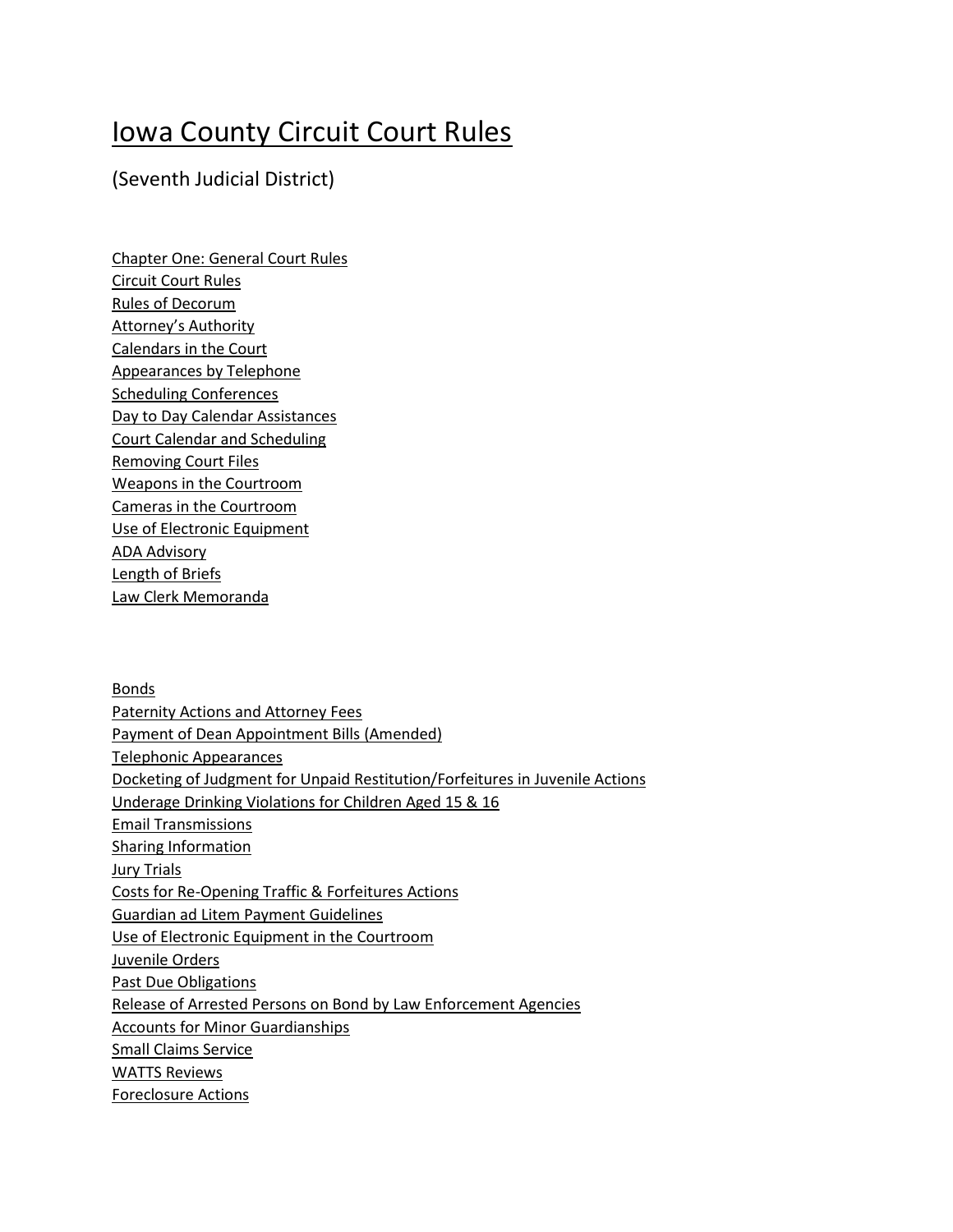RE: Bond Modification

- RE: Appointment of Guardian ad Litem and Payment of Fees in Juvenile Guardianship
- RE: Worthless Check Cases Amended to County Ordinances
- RE: Proof of Publication
- 7<sup>th</sup> Judicial Administrative District: Order in the Matter of General Assignments to Circuit Judges
- RE: E-Mail Transmission of Documents to the Court (Amended)
- RE: Collection of Fees in All Case Types

Policies and Instructions for Appointed Counsel

Facsimile Rules

- RE: Rules of Media Coverage in Iowa County
- RE: Requirement of Wearing of Face Mask in the Courtroom
- Re: Livestreaming of Court Proceedings
- RE: Use of Restraints on a Defendant During the Time of Trial
- RE: Media Publication of Any/All Exhibits in Trial

## CHAPTER ONE: GENERAL RULES

#### CIRCUIT COURT RULES

Court rules were adopted by written order of the Circuit Judge for Iowa County, and approved by the Chief Judge, Seventh Judicial Administrative District.

The "Code of Professional Responsibility, Courtesy and Decorum for the Courts of the State of Wisconsin, " as developed by the Decorum Study Committee of the Judicial Conference, shall be observed as guidelines for the conduct of judges, attorneys, court personnel, parties and the public in Iowa County Circuit Court. A copy of this Code shall be posted for public view on the bulletin board in the law library. In the event of an egregious failure, or repeated failures, to adhere to one or more of these standards, the offending individual will be referred for appropriate disciplinary proceedings.

#### RULES OF DECORUM

Court shall be formally opened each day in with court business is transacted, either by the court security officer or the clerk of court.

As the judge enters the courtroom, the bailiff or clerk of court shall require all present to rise and stand. When the judge has reached the bench, the bailiff or clerk of court shall say, "All Rise! The Circuit Court of Iowa County is now open. Silence is commanded." All shall be seated and the business of the Court shall proceed.

In recessing, the Judge shall announce, "The Court is now in recess."

The flag of the United States shall at all times while court is in session be displayed at, on or in close proximity to the bench or on standard to the right of the judge.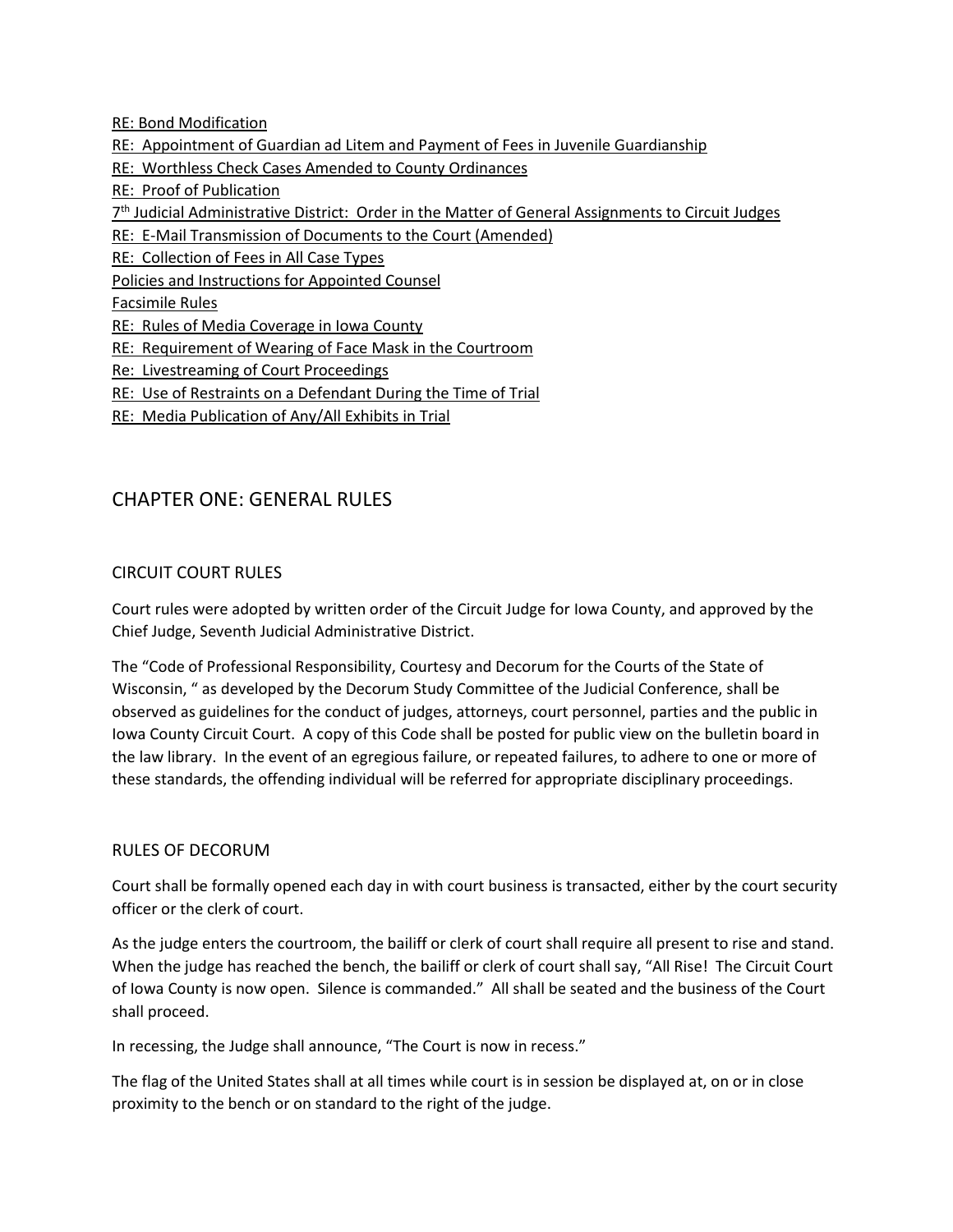Lawyers shall never lean upon the bench or appear to engage the Court in a manner that would lessen the dignity of the proceedings in the eyes of the jury and public.

When the trial is to a jury, the parties, their attorneys, court personnel and the judge shall take their places in the courtroom before the jury is returned to the jury box. All present in the courtroom shall stand until the jury is seated.

Witnesses shall be examined from a position at the counsel table, except when handling exhibits unless a lectern is provided by the Court, in which case the examination shall be either from the position at the counsel table or the lectern. Persons examining witnesses may either stand while examining a witness from the counsel table or remain seated. In no case shall a witness be crowded during examination.

When a lawyer or party is addressing the jury, he or she shall not crowd the jury box.

During examination of jurors on voir dire, the lawyer or party conducting the examination shall, insofar as practical, use collective questions, avoid repetition and seek only material information.

During trial, no lawyer or party shall exhibit familiarity with witnesses, jurors, or opposing counsel and generally the use of first names shall be avoided. In jury trial, no juror shall be addressed individually or by name.

Lawyers and court officers shall, while in attendance upon the Court, be attired in such a manner as not to lessen the dignity of the Court or of the proceedings in the eyes of the jury.

Lawyers shall advise their clients and witnesses of the formalities of the Court, and seek their full cooperation therewith. It is expected that lawyers will guide clients and witnesses as to appropriate attire.

Witnesses shall be examined with courtesy and respect, and their good faith presumed until the contrary appears.

The Judge shall wear a robe while presiding on the bench, provided that judicial discretion may be exercised otherwise in proper situations.

There shall be no unnecessary conversation, loud whispering, newspaper or magazine reading or other distracting activity by anyone in the courtroom while Court is in session. Food, tobacco, and drink in any form shall not be used in the courtroom. The court security officer/bailiff shall provide water for officers of the Court and the jury during jury trials.

Hats and caps shall not be worn in the courtroom.

Attorneys conduct before the Court and with other counsel should be characterized by candor and fairness. All personality conflicts between attorneys and colloquies between attorneys should be avoided.

All local Court rules apply to pro se litigants unless excused by the presiding Judge.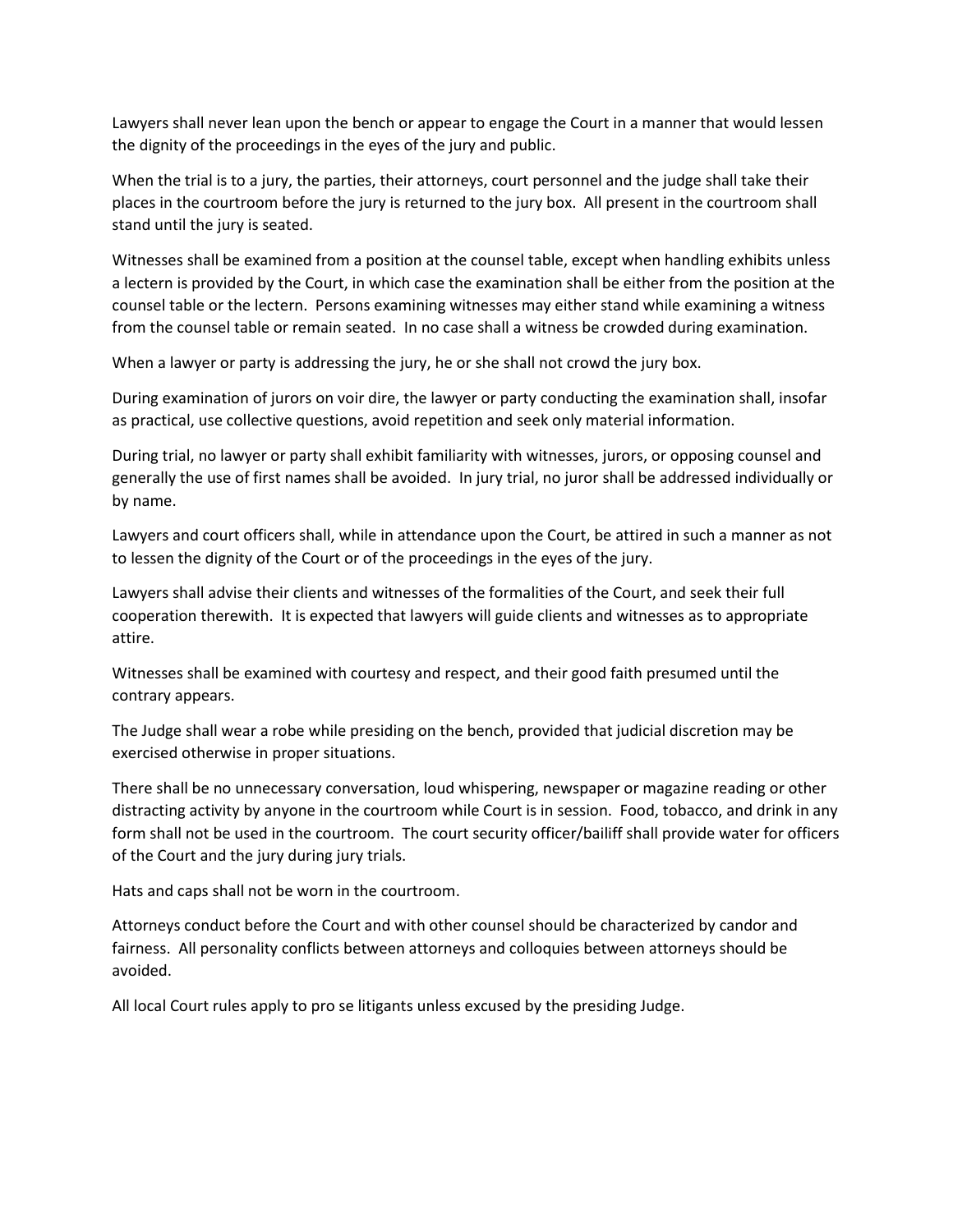### ATTORNEY'S AUTHORITY

In all pre-trial matters, attorneys must have the authority to negotiate in the absence of their clients or, if authority is not granted, immediate telephonic access to the clients shall be required.

#### CALENDARS IN COURT

All attorneys are required to have the calendars with them in court and at all scheduling conferences so that dates can be set. In the event that an attorney does not have his or her calendar in court, a date will be set in accordance with the judge's calendar.

#### APPEARANCES BY TELEPHONE

Appearances, argument and testimony may, with prior approval, in limited circumstances, be made by telephone in the Circuit Court of Iowa County, subject to the requirements of Sec. 807.13, Wis. Stats. The party or attorney requesting such proceedings shall arrange for the telephone call to the court number after consultation with the Judicial Assistant, other counsel and any non-represented parties in the action. Except for scheduling and pretrial conferences conducted in chambers, proceedings by telephone shall be conducted in the courtroom. Personal appearances are preferred.

#### SCHEDULING CONFERENCES

The Court upon request of any party will conduct scheduling conferences after 90 days have elapsed from the filing of the summons and complaint. Scheduling conferences will be conducted off the record, in court or chambers, unless any party or counsel requests otherwise.

#### DAY TO DAY CALENDAR ASSISTANCE

During a judge's temporary absence or inability to act due to temporary court congestion, illness or other reason, any other full time circuit judge, having a general assignment for the county, not previously disqualified, shall have jurisdiction to provide assistance when appropriate under the circumstances.

#### COURT CALENDAR AND SCHEDULING

CCAP Calendar shall be the primary resource for scheduling court matters.

All matters shall be entered in to the CCAP Calendar at the time of scheduling or as soon thereafter, as is practicable.

The Clerk of Court, Judicial Assistant, or designated deputies, shall have the primary responsibility for scheduling traffic and small claims returns. The Register in Probate shall have primary responsibility for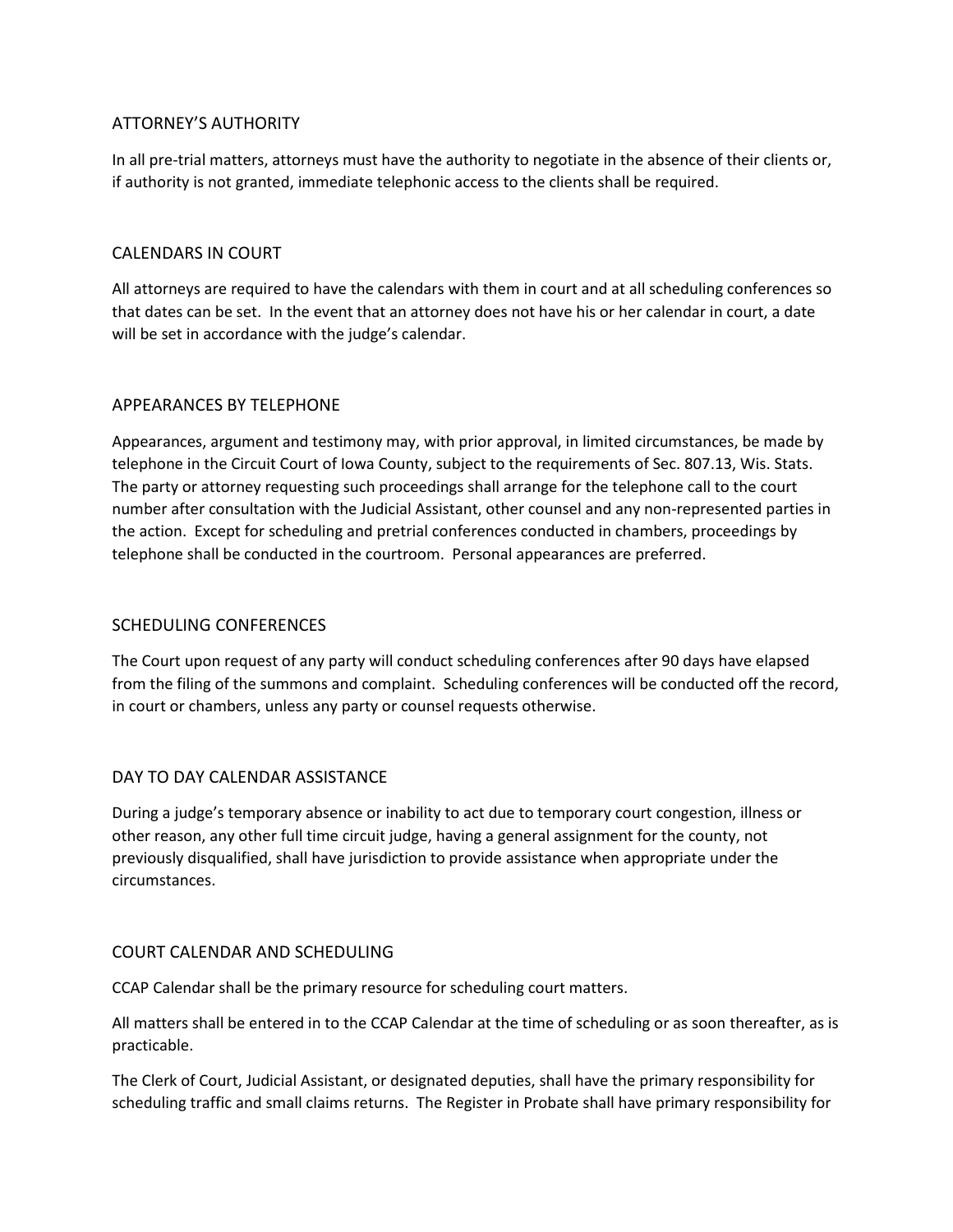scheduling all probate matters and matters filed under Chapters 48, 51, 55,  $\sim 80$  and 938. Except for matters scheduled by the Circuit Court Judge during in-court proceedings or scheduling conferences, the Judicial Assistant shall have the primary responsibility for scheduling all other circuit court matters.

#### WEAPONS IN COURTROOMS

No weapons shall be permitted in the courtrooms, or court-related areas, except for those carried by sworn peace officers pursuant to the policies of applicable law enforcement departments.

#### CAMERAS IN THE COURTROOM

A notice of intent to bring cameras or recording equipment into a courtroom or other hearing chamber, pursuant to SCR 61.02(2), shall be made orally or in writing to the office of the judicial officer conducting the hearing or trial. If possible, this notice shall be a t least three days in advance of the hearing/trial. The Court may waive this requirement if good cause for waiver is demonstrated.

A notice by one media representative shall be sufficient for all subsequent hearing and trial in said case. Each media organization must provide an individual notice; one notice shall not suffice for all other media representatives.

The clerk of secretary of the judicial officer conducting the hearing or trial shall make diligent effort to notify the attorneys and any unrepresented parties by telephone as soon as reasonably possible of the notice, and place a copy of the Media Request for Cameras in the Courtroom form in to the file indicating the time of doing so.

A party moving to close to the news media any judicial proceeding required by law to be public, should be closed to the news media, must notice the Court and the media Coordinator three (3) days prior to the hearing/trial, if possible. The Court may waive this requirement if good cause for waiver is demonstrated. The motion will be heard before the commencement of the hearing. The burden shall be upon the moving party to show why Wis. Stats. 757.14 should not apply.

The name of the Media Coordinator and Deputy Media Coordinator will be on file in the District Court Administrator's office.

#### USE OF ELECTRONIC EQUIPMENT

Electronic equipment, including but not limited to, cellular phones, beepers, lap-top computers and recording devices, may not be used in the courtroom or jury deliberations room without specific permission of the Judge.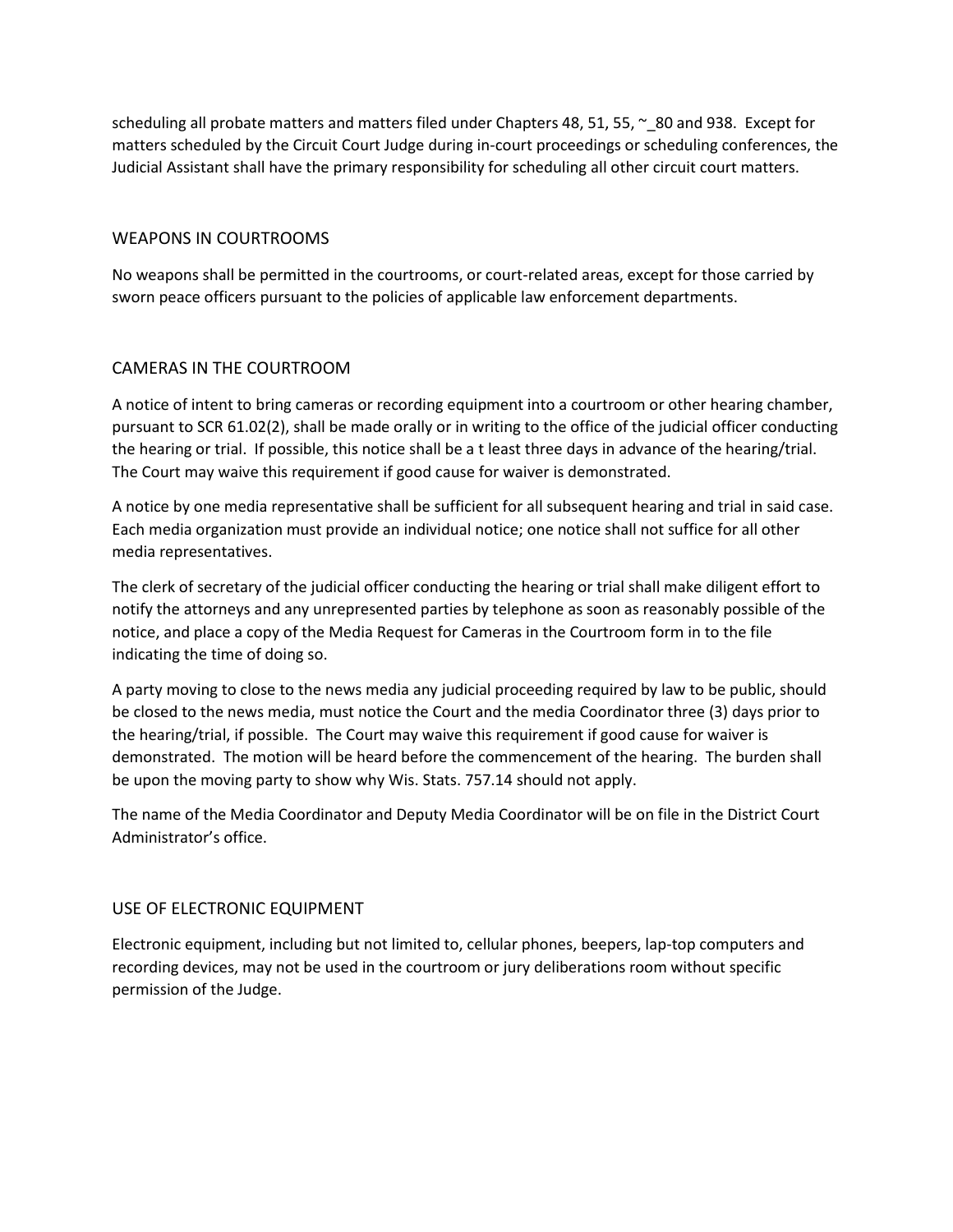#### ADA ADVISORY

The following language shall be included on all summons, small claims trial notices, warrants, subpoenas and jury questionnaire and summons:

"If you require the assistance of auxiliary aids or services because of a disability, call (608) 935-0399 or (TDD (608) 935-????) and ask for the Court ADA Coordinator."

#### LENGTH OF BRIEFS

Briefs of a party or guardian ad litem in civil and administrative review cases will be limited in length to 40 pages if typeset, 50 pages if typewritten, or 20,000 words if printed by other means, unless otherwise ordered by the Court. Reply briefs and briefs by non-parties shall be limited in length to 10 pages if typeset, 13 pages if typewritten or 4,000 words if printed by other means, unless otherwise ordered by the Court.

#### LAW CLERK MEMORANDA

Law clerk memoranda are judicial work product. All such memoranda will be prefaced with a clear and express statement identifying them as "judicial work product" and said memoranda shall remain confidential.

Courtroom rules apply to all those in attendance in the courtroom and adjoining service and conference room including the Law Library and clerical and report support facilities.

#### BONDS **Effective January 9, 2002**

This Local Court Rules shall confirm the pre-existing policy of returning bond money to defendants. If a defendant is found guilty, the posted bond money shall be distributed as follows:

- a. Payment of any fine or forfeiture
- b. Payment of any court costs, including restitution
- c. Pay of attorney fees
- d. Any remainder shall be returned to payor

If a defendant is found not guilty or the case is dismissed, the posted bond money shall be used to pay any outstanding fine, forfeiture of attorney fees of the defendant. Any balance shall be returned to the payor.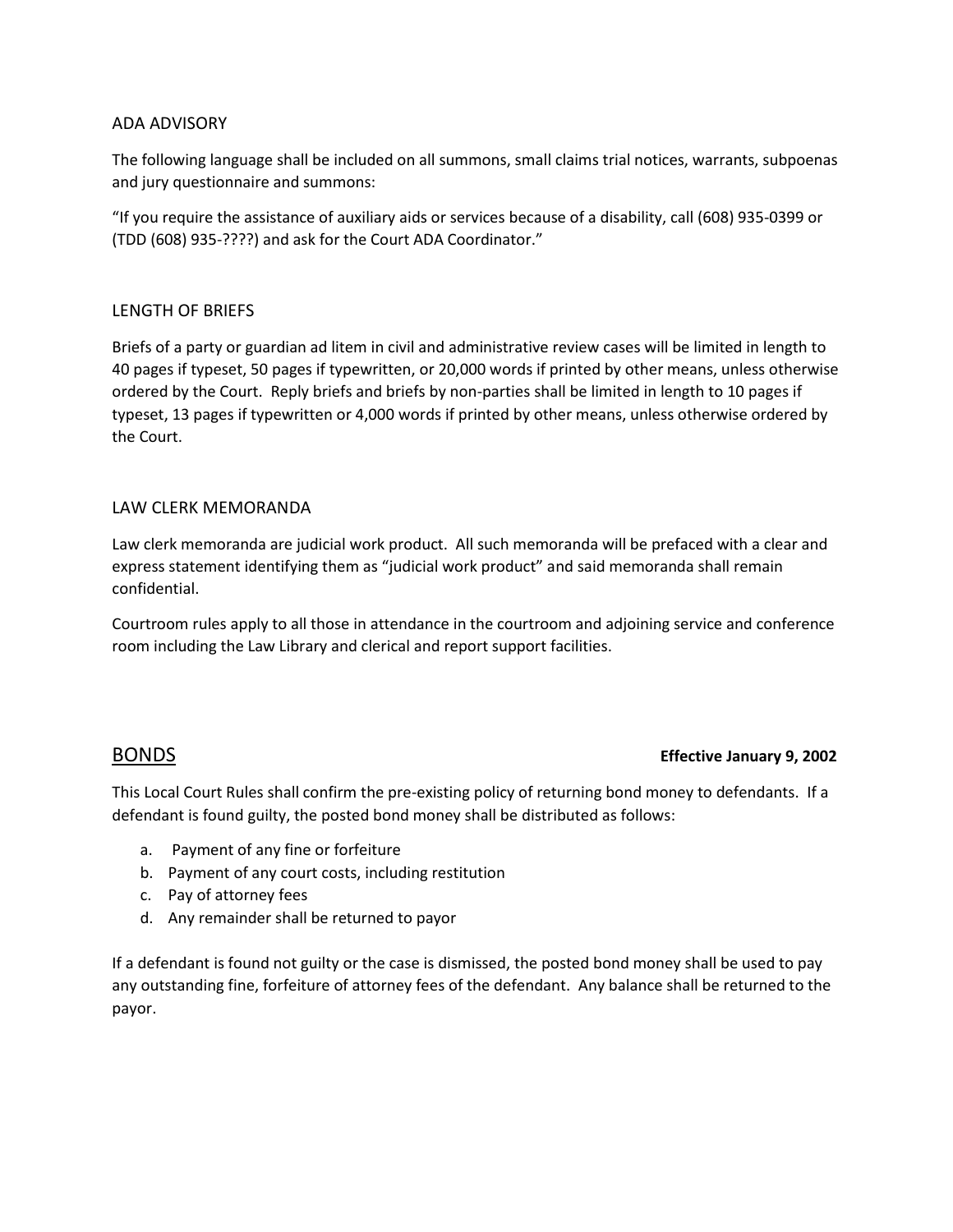## PATERNITY ACTIONS AND ATTORNEY FEES **Effective February 26, 2010**

Iowa County shall not appoint counsel for parties in paternity actions. Iowa County will refer said parties to Western Wisconsin Legal Services or the State Public Defender, or supply the parties with a toll-free telephone number of a free legal service.

## PAYMENT OF DEAN APPOINTMENT BILLS **Amended February 24, 2021**

In all criminal actions in which an attorney has been appointed to represent the defendant by the Court, that attorney shall file final billing statements with the Court for all fees incurred within thirty (30) days after sentencing. Any statements received by the Court after the thirty days has passed, will not be paid by Iowa County and will be returned to the attorney for collection directly from the defendant.

Clarification of DEAN Appointments:

The attorney shall be compensated at the \$100 hourly rate for professional services.

The Court will not pay costs incurred in commuting to the Court either local or out-of-county, i.e. we cannot pay time or mileage in commuting to court.

Travel to investigate or travel to client conferences, i.e. interviews in prison or jail, will require advance approval for reimbursement for travel. Payment for mileage will be made at State of Wisconsin mileage rates. Travel time will not be paid.

Approval for use of investigators, experts, etc. is required in advance of their use.

Telephone, copy services, fees incurred in discovery, etc., may be approved. When filing required for reimbursement you must break down the request in 10-minute segments.

## TELEPHONIC APPEARANCES **Revised May 14, 2013**

Due to the inadequacies of the Iowa County telephone system and the increased constraints a telephonic hearing places on the Court, the parties and the court staff, telephonic appearances will only be allowed in the Iowa County Circuit Court upon receipt of a written request to appear telephonically and upon Court approval.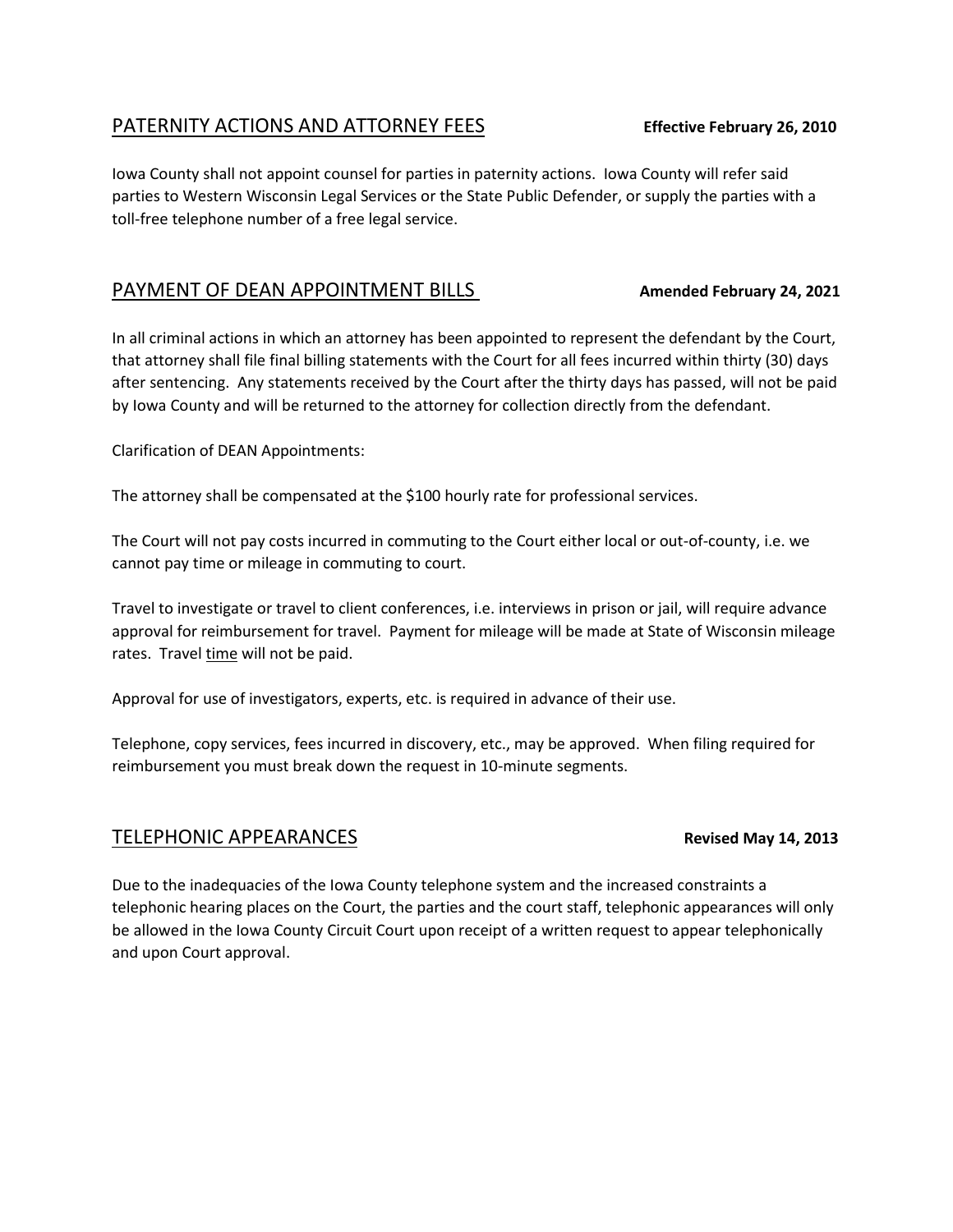## DOCKETING OF JUDGMENT FOR UNPAID RESTITUTION/FORFEITURES IN JUVENILE ACTIONS **Effective January 8, 2002**

There is no provision in the Clerk of Circuit Court office for the waiving of the docket fee for Judgments for Unpaid Restitution/Forfeitures in juvenile actions. It is this Court's understanding that it was the intent of the Wisconsin Legislature that there was to be no docket fee paid in juvenile judgments. That being the case, the Iowa County Clerk of Circuit Court will be directed to waive all docket fees in juvenile judgments.

## UNDERAGE DRINKING VIOLATIONS FOR CHILDREN AGED 15 & 16

#### **Effective January 8, 2002**

The bond book states assessments and costs for underage drinking violations for children ages 15 and 16 are discretionary with the court.

The following guidelines will be followed:

Ages 15 & 16: 1 st Offense: \$30.00 plus costs (\$125.90) and 90-day suspension 2<sup>nd</sup> Offense: \$50.00 plus costs (\$150.50) and 120-day suspension 3 rd Offense: \$100.00 plus costs (\$212.00) and 180-day suspension

Others will be per bond book and statute. Guidelines are subject to discretion of the Court.

### E-MAIL TRANSMISSIONS **Effective January 8, 2002**

The only recipient of correspondence on Iowa County Circuit Court business is the Office of the Clerk of Circuit Court.

This will serve to advise you that correspondence, i.e. mail, fax and electronic mail received by your office or agency need not be forwarded to the Clerk of Circuit Court. You are not required to serve as a message relay resource. Those people with business for the Court must contact the Clerk of Circuit Court.

### SHARING INFORMATION **Effective January 8, 2002**

When pursuing persons who have outstanding bills with Iowa County, it is ordered that the clerk may utilize the information in any files that are on in the possession of the Iowa County Clerk of Circuit Court office, the Iowa County Register in Probate office or the Iowa County Child Support office.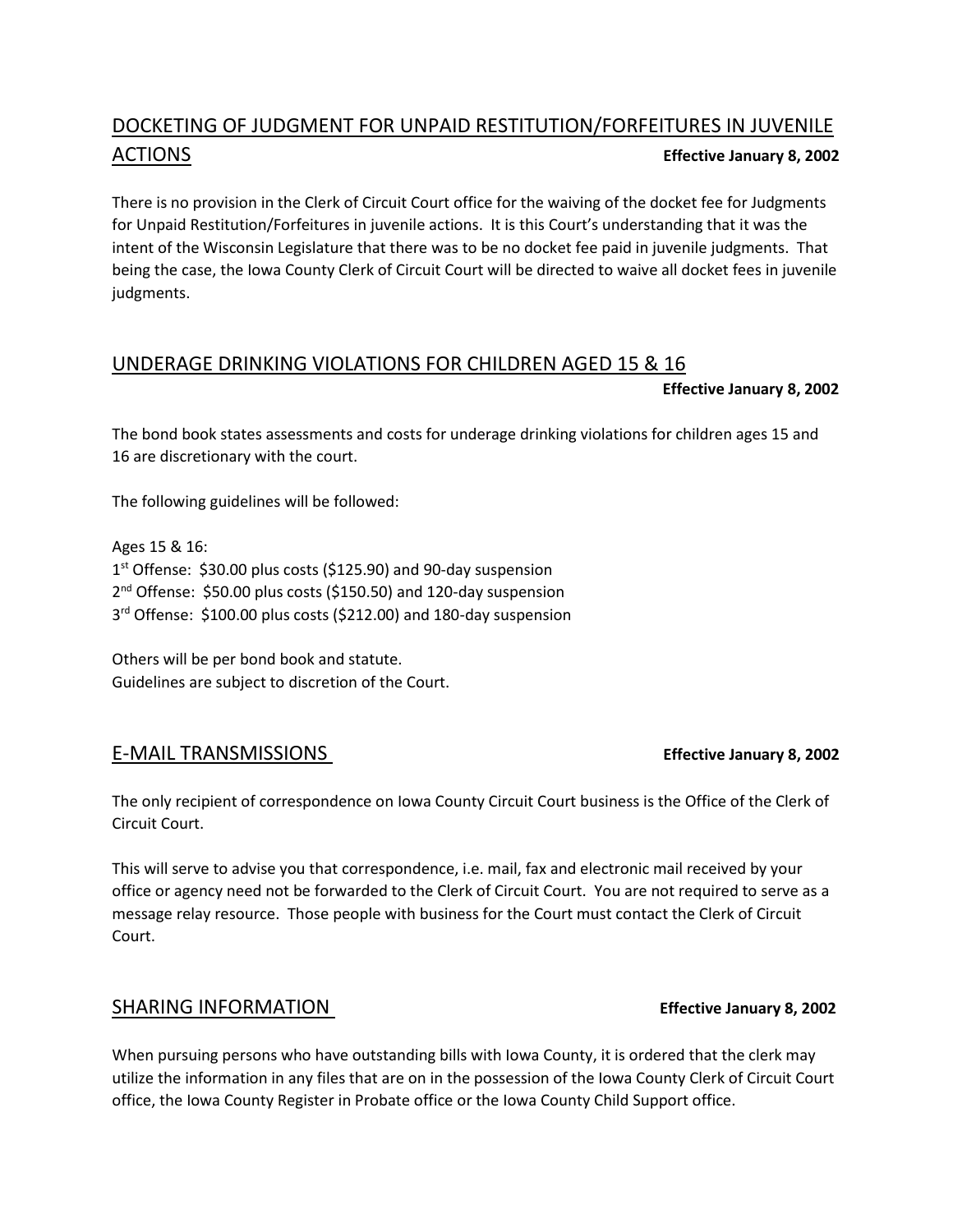In any action filed in Iowa County where a jury trial has been requested, Counselor for the parties shall notify the Court in writing at least 5 working days prior to the jury trial date whether or not the jury trial will proceed on the scheduled date.

Failure to notify the Court may result in an assessment of costs.

### COSTS FOR RE-OPENING TRAFFIC & FORFEITURE ACTIONS **Effective January 8, 2002**

According to Section 814.07, the court has the discretion to allow a filing fee on a motion.

Effective immediately, any party requesting to re-open a civil traffic or forfeiture action is required to pay a \$50.00 filing fee.

## GUARDIAN AD LITEM PAYMENT GUIDELINES

I. Amount

\$2,000 shall be posted within 10 days following the court order of appointment (subject to the exceptions below). Fees shall be divided equally between the parties unless the court orders otherwise for reasons placed on the record. Payment shall be made as follows:

- a. \$1,000 per party
- b. Upon showing of need and approval by the court, a party may have option of posting \$500 plus \$50 per month via wage assignment for 10 months. Monthly payments would be court ordered and subject to contempt orders if not paid.
- II. Claims of Indigency
	- a. Parties retain the right to petition the court for relief from standard payment orders.
	- b. Claims for relief from payment order would be made in writing and accompanied by a financial statement.
	- c. If a party is low income, but not fully indigent (i.e. court determines that there is some ability to pay), the court may temporarily suspend or reduce the lump sum deposit and enter an order for monthly installment payments. Wage assignments will be required where there is employment. These orders shall require notice of change in address, employer or earnings.
	- d. If the party is fully indigent, the court may order the other party to pay the GAL fees. The indigent party may be required to reimburse the fees from the division of property. If both parties are indigent, the court may require county payment.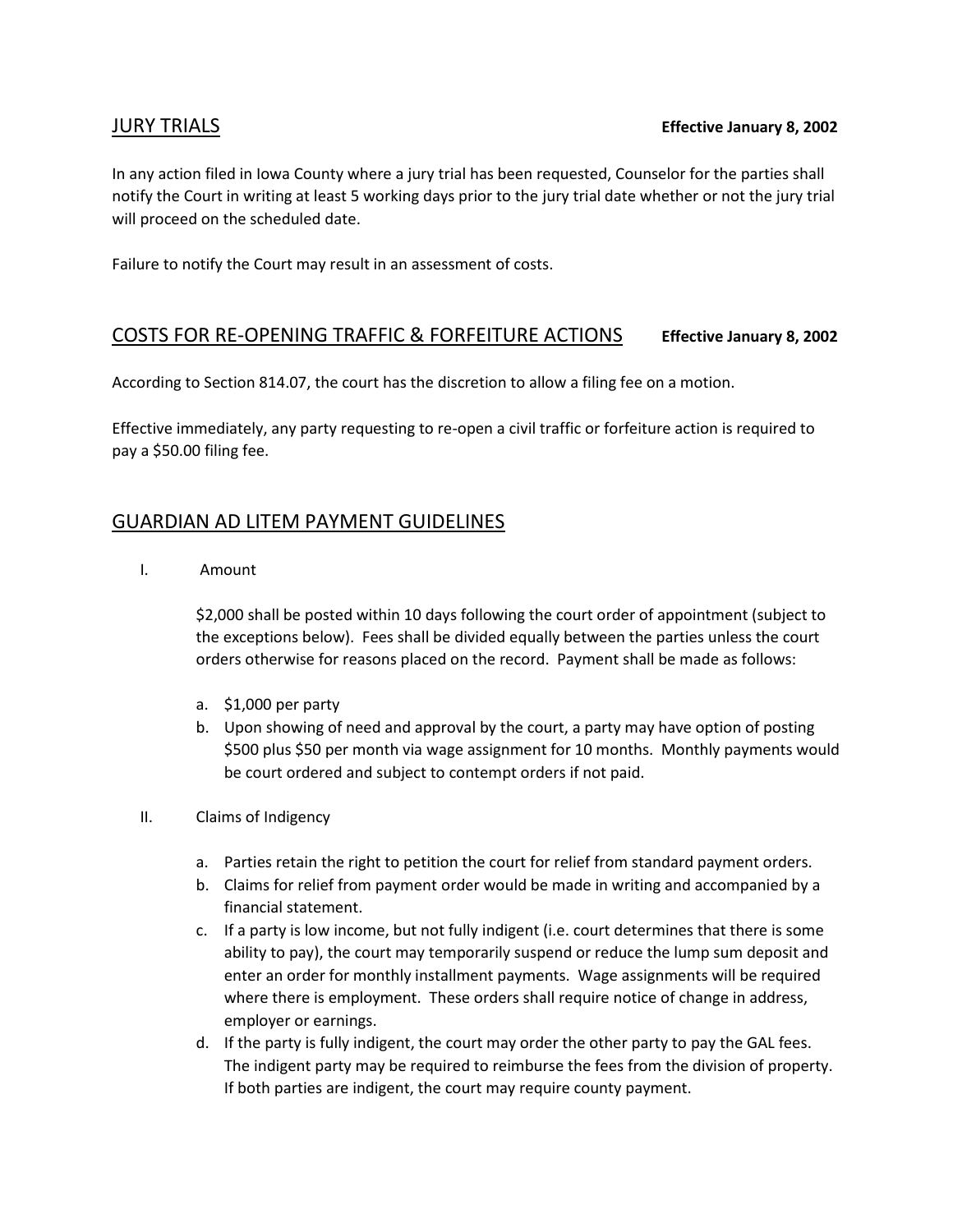e. Indigency shall be defined as per Sec. 814.29(1).

#### III. Mechanics

- a. The moving party or petitioner shall submit an order appointing a GAL in conformance with the policy, along with any proposed liens and/or wage assignments. A party claiming low income or indigent status shall serve on the court and parties a request for relief from the payment policy and a financial statement.
- b. The court need not hold a hearing on relief from GAL fee requirements, but may enter an order based upon the written request for relief and financial statement. If further information is needed by the court, the court may request it or hold a hearing.
- c. A GAL shall send the parties monthly fee statements. When fees reach the level of \$1,000, the GAL shall send a statement to the court and may request an interim payment. Fees shall be paid by certification of the Clerk of Circuit Court and guaranteed by the county.
- d. Any GAL whose bill will exceed \$2,000 shall notify the court and parties before they have spend 25 billable hours on the case, or when the case is set for a final hearing, whichever occurs earlier. Failure to notify the parties may result in fees being limited to \$2,000. The court, upon receiving such a notice, may enter a further order concerning payment that shall require further deposits consistent with the guidelines stated above.

## USE OF ELECTRONIC EQUIPMENT IN THE COURTROOM

When an attorney or counsel wishes to use the electronic equipment in the Iowa County Courtroom, it is each attorney's responsibility to operate the equipment, not the court staff.

The court requires anyone intending to use the Iowa County Courtroom electronic equipment to familiarize themselves with the courtroom and the equipment no less than 3 days prior to its intended use so that the equipment may be appropriately managed and operated.

It is further ordered that counsel shall prior to the day of its intended use and during the break preceding it's introduction to courtroom use, shall make sure the equipment is ready for operation so it may be used in a timely manner and so that case flow is not interrupted.

It is the parties' duty to present its video, computer and/or documents in properly usable condition and to meet reasonable standards and statutory requirements for audio and video use.

### JUVENILE ORDERS

It is hereby ordered that the juvenile clerk shall send all Consent Decrees, Dispositional Orders and Extension Orders in juvenile matters to the school district where the child/juvenile attends school.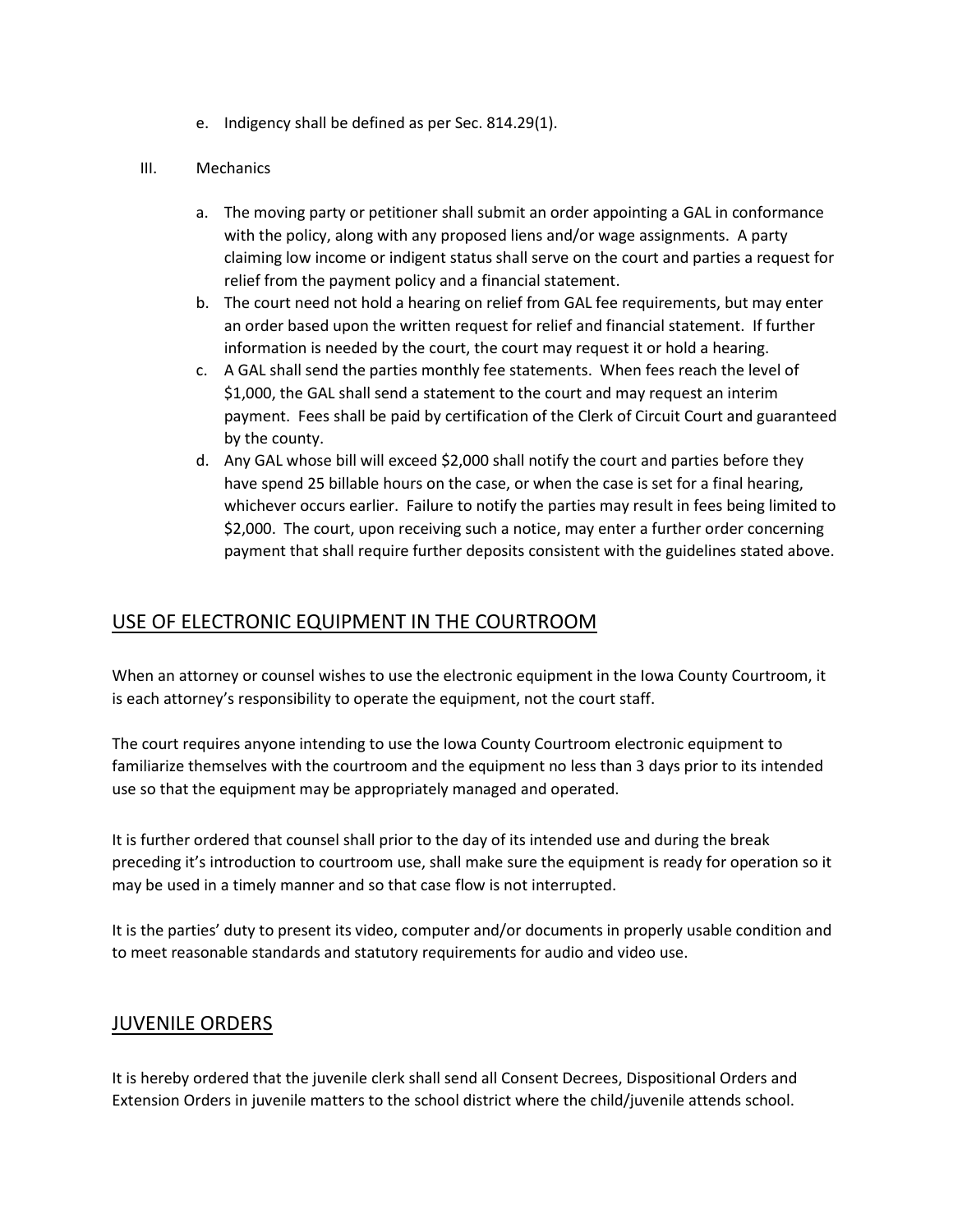## PAST DUE OBLIGATIONS

Defendants who have been allowed time to pay their court obligations and who have become delinquent in their payments shall be mailed a Reminder Notice. If the Reminder Notice is returned undeliverable, the defendant's drivers license shall be suspended as ordered at the time of disposition.

## RELEASE OF ARRESTED PERSONS ON BOND BY LAW ENFORCEMENT AGENCIES **Effective January 1, 2006**

All persons released by a law enforcement agency with or without the posting of cash bail shall be required to execute a Bail/Bond Form CR-203, as may be revised from time to time. For a person arrested for misdemeanors, including traffic misdemeanors, and released on a signature bond, i.e. without cash bail, the amount of the signature bond shall be the amount designated in the Uniform Misdemeanor Bond Schedule for such offense, as amended from time to time by the Judicial Conference. The bond amount, whether cash bail or signature, for persons arrested for multiple offenses shall be the total amount of the bond deposits required for all of the offenses added together.

When any of the following factors are found to be present by the investigating officer(s), including jailers, and documented on the Iowa County Circuit Court Law Enforcement Referral, bonds issued pursuant to this local court rule shall have such of the following specific conditions attached as are indicated by the presence of such factors:

Weapons: If a charge involves the use of a dangerous weapon as defined in Wisconsin Statutes 939.22(10), the arrestee shall be prohibited from possessing a dangerous weapon while free on bond.

Alcohol: If alcohol is a contributing factor in a charge, the arrestee shall be prohibited from possessing or consuming alcohol, and shall be required to submit to a portable breath test (PBT) or other breath, blood or urine test, at the request of any law enforcement officer.

No Contact: If there are identifiable victims of the crime(s) for which the person has been arrested, the arrestee shall be prohibited from having contact with the alleged victim(s) named on the bond, directly or indirectly, in person, or in writing, by telephone, by computer, through a third person other than an attorney, or in any other manner.

Operating While Suspended or Revoked: If a charge involved operating a motor vehicle without a valid license, the arrestee shall be prohibited from driving or operating a motor vehicle unless and until such person is lawfully licensed and currently valid.

Substances: Shall be prohibited from possessing any controlled substance (except via a valid prescription).

Take Prescribed Medications: Shall be required to take all prescribed mental health medications.

Sworn deputies or non-sworn correctional officers of the Iowa County Sheriff on duty as jailers at the Iowa County Jail are hereby authorized pursuant to this local court rule to sign Bail/Bond Form CR-203 and Addendum to Bail/Bond Custody Release from Jail. Revisions to the Addendum must be approved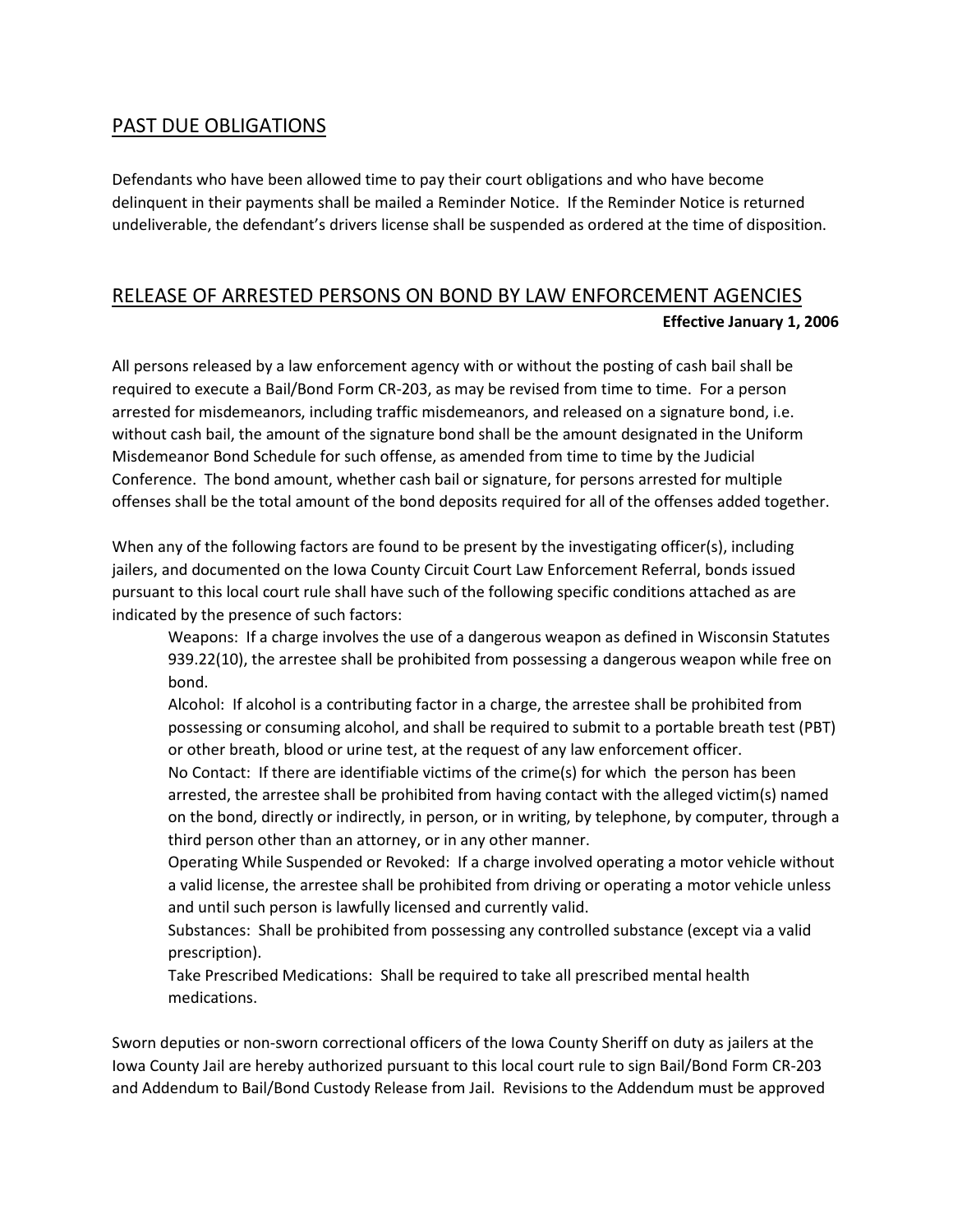by court order, but revisions to Form CR-203 promulgated by Supreme Court Rule need not be approved by order of this court prior to their use.

Copies of Bail/Bond Form CR-203 and Addendum to Bail/Bond – Custody Release from Jail are attached in the form they exist on the date of the promulgation of this rule, and are incorporated herein.

### ACCOUNTS FOR MINOR GUARDIANSHIPS **Effective August 2, 2006**

In any minor guardianship action filed in Iowa County , it shall be required that the guardian of the person of a minor shall file an annual report with the Iowa County Probate Court on or before the 15<sup>th</sup> of April each year. The report shall include the present address of the ward and guardian, the school district the ward attends, and the general physical and mental health of the ward.

Failure to file an annual report with the Court may result in termination of the guardianship or removal of the guardian.

### SMALL CLAIMS SERVICE **Effective January 15, 2014**

Certified mail service of small claims pleadings has long been an accepted and approved procedure in Iowa County, Wisconsin. This will affirm the procedures as provided by small claims statutory authority and specifically allow service by mail pursuant to Section 799.12(2) and (3) Wisconsin Statutes. The previously entered local court rule dated November 11, 2006 is hereby replaced.

### WATTS REVIEWS **Effective January 7, 2008**

In Guardianship cases where a protective placement order has been established, the first WATTS Review shall be held prior to the first year anniversary of the original protective placement order. All subsequent WATTS Reviews shall be held prior to the year anniversary of the previous review.

### FORECLOSURE ACTIONS **Effective May 5, 2011**

Pursuant to Section 802.12 Wis. Stats. (2005/2006) Alternative Dispute Resolution (ADR) is available to parties in civil actions including those seeking money judgments and foreclosures.

In actions of foreclosure, credit card collections and money judgments the court requires plaintiff to inform defendant that mediation or Alternative Dispute Resolution (ADR) procedures (cited above) may be requested by either party. Upon request of either party, the Court will determine whether the case is appropriate for use of settlement alternative and the judge may order the parties to seek a settlement alternative.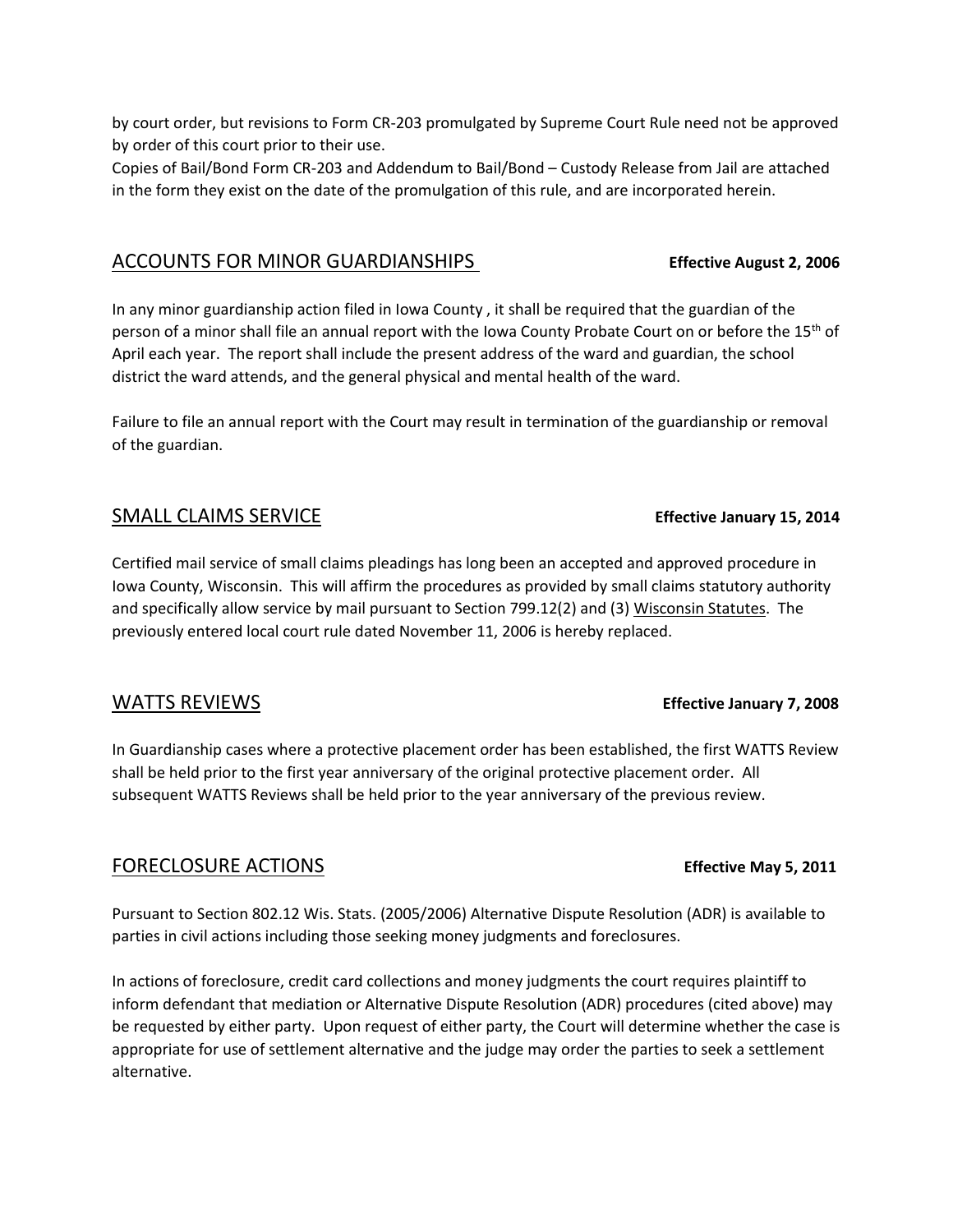Use of the ADR procedure may extend the time for filing a responsive pleading until the applicability of a settlement alternative is determined. Upon request of either party, the Court will order a scheduling conference to set trial dates, discovery and other appropriate dates.

In foreclosure actions, plaintiff shall determine whether and by whom the subject real estate is occupied and, if occupied by persons other than the defendant, plaintiff shall give notice of the pending action to foreclose to the occupants.

## RE: BOND MODIFICATION **Effective December 7, 2009**

When modifying bonds in Iowa County, it is ordered that all previous conditions ordered by the Court will remain in effect except the condition(s) that is specifically addressed by the Court.

## RE: APPOINTMENT OF GUARDIAN AD LITEM AND PAYMENT OF FEES IN JUVENILE GUARDIANSHIP CASES AND TERMINATION OF PARENTAL RIGHTS CASES **Effective October 29, 2010**

When a party files a petition for juvenile guardianship or a petition for termination of parental rights, the Wisconsin Statues direct the Court to appoint a guardian ad litem to represent the rights of the juvenile involved. The guardian ad litem will submit a bill for payment to the Court at the conclusion of the case.

IT IS HEREBY ORDERED that petitioning party shall pay to the Iowa County Juvenile Clerk \$300 as an advance payment for the guardian ad litem fees, unless otherwise ordered by the Court. If the guardian ad litem fees are over \$300, the Court shall conduct a hearing to see how the additional fees will be repaid to Iowa County. If the guardian ad litem fees are less than \$300, the clerk is directed to verify the payor does not owe any other fees to Iowa County. If the payor owes Iowa County Circuit Court for any other fees, the remaining fees will be used to pay said outstanding fees. Any remaining balance will be returned to the payor.

## RE: WORTHLESS CHECK CASES AMENDED TO COUNTY ORDINANCE VIOLATIONS **Effective February 23, 2011**

In worthless check cases filed as criminal misdemeanors, the defendant is required to reimburse Iowa County for any service fees. This is only on cases that are amended to county ordinance violations.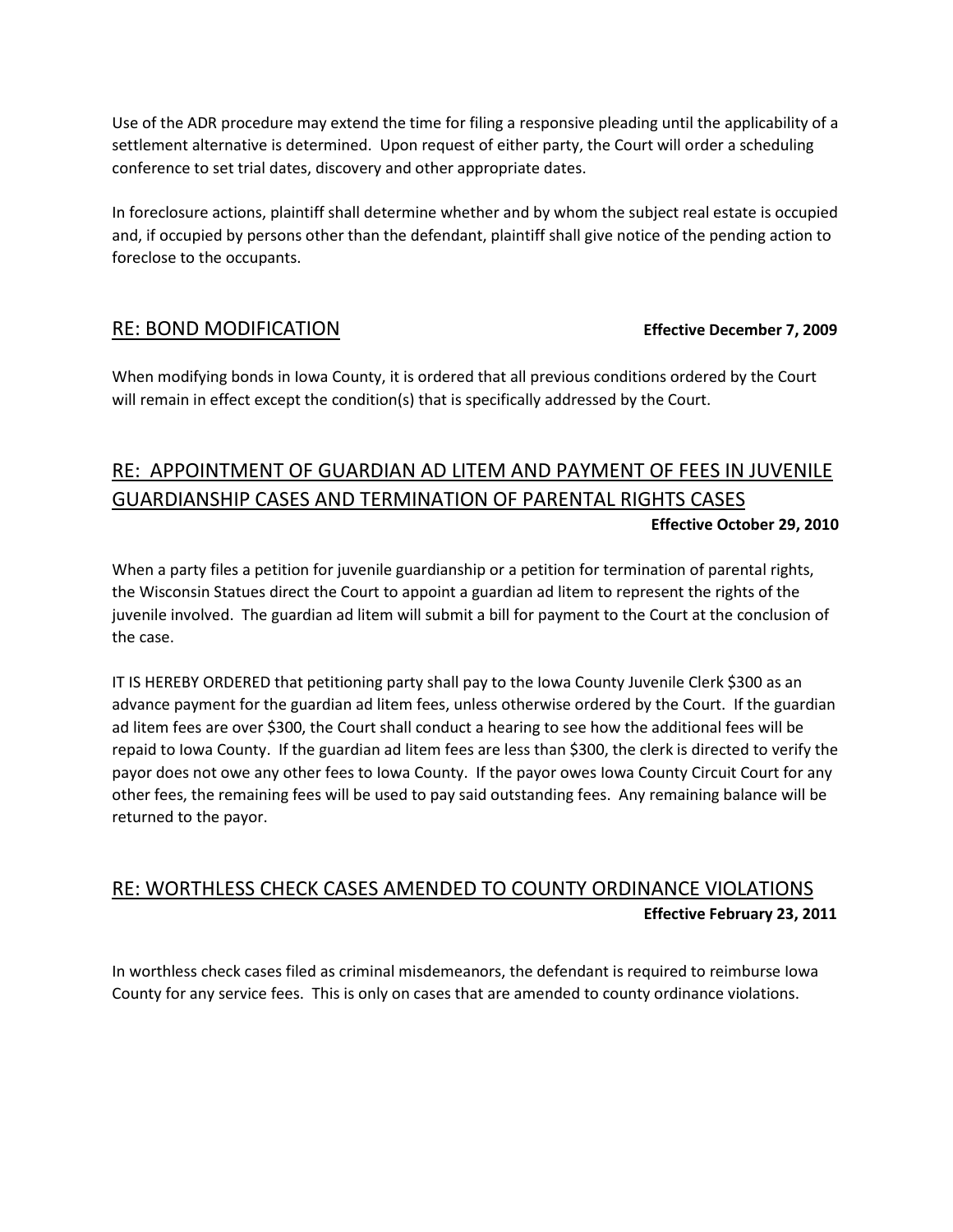## RE: PROOF OF PUBLICATION **Effective October 12, 2011**

The affidavit of printing required by Sec. 895.12 Wis. Stats. may be satisfied by affixing an electronic or machine copy of the Notice as published to the affidavit and affixing an original sworn signature.

## 7<sup>TH</sup> JUDICIAL ADMINISTRATIVE DISTRICT: ORDER IN THE MATTER OF GERNAL ASSIGNMENTS TO CIRCUIT JUDGES **Effective January 3, 2012**

WHEREAS, it is necessary to provide for effective case flow management in the Seventh Judicial District; and

WHEREAS, the proper and timely conduct of the district's judicial business requires the issuance of an appropriate order; and

NOW, THEREFORE, IT IS HEREBY ORDERED that each sitting circuit court judge is given a general assignment to every branch of circuit court within this judicial district. This order shall cover both routine and emergency judicial absence including, but not limited to the following: vacation, attendance at continuing judicial education courses, illness, family/medical leave, congestion, expediting litigation and/or providing assistance to any branch of circuit court.

IT IS FURTHER ORDERED that judicial assignments under this order will be through the district court administrator's office.

## RE: E-MAIL TRANSMISSION OF DOCUMENTS TO THE COURT (AMENDED)  **Effective June 28, 2012**

Except by express permission on a case-by-case basis, no person shall submit any pleading or correspondence to a Circuit Court Judge, Court Commissioner, Clerk of Circuit Court, Register in Probate, or his or her staff through electronic mail (e-mail). Documents intended for filing must be submitted to the Clerk of Circuit Court, as required by Wis. Stats. 801.16(1). All correspondence shall be made in writing, with the exception of daily business operations between the District Attorney's office and the Clerk of Court's office.

## RE: COLLECTION OF FEES IN ALL CASE TYPES **Effective November 16, 2015**

The Iowa County Circuit Court allows parties 30 days to pay a fine/forfeiture in traffic matters, and costs in criminal matters, as well as guardian ad litem and mediation fees in family actions. As a natural course of business, all case types are given 30 days to pay.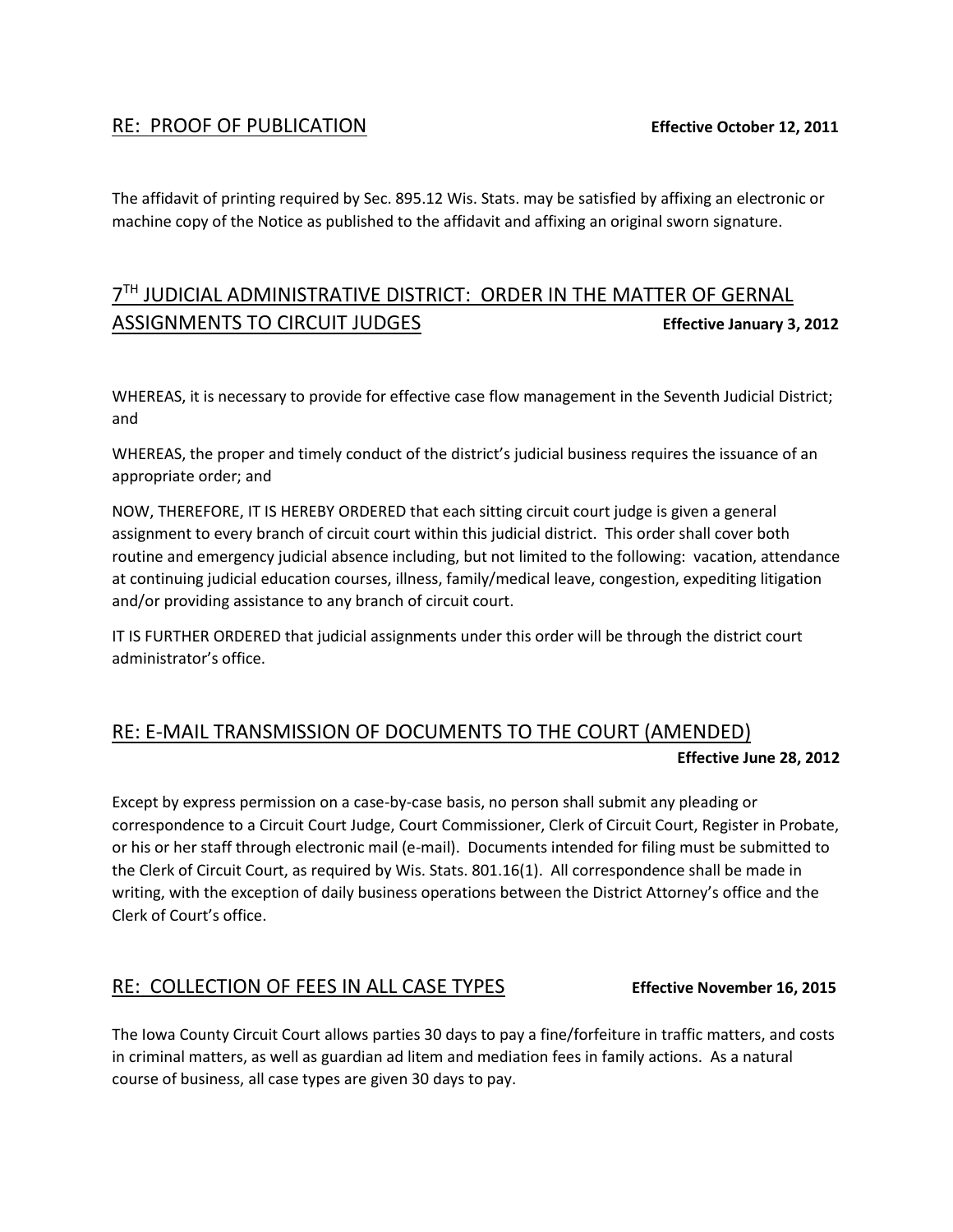IT IS HEREBY ORDERED that failure to make payment may result in judgment, tax intercept and/or driver's license suspension of the non-paying party without further hearing.

## POLICIES AND INSTRUCTIONS FOR APPOINTED COUNSEL **Effective February 21, 2001**

Appointment of counsel completes an agreement between appointed counsel, the client and the Court. Subject to conditions set forth, the Court will pay reasonable fees upon ethical and complete representation in each case assigned.

Each appointment will cover trial level representation. Any questions on scope of appointment shall be immediately referred to the Court.

Upon conclusion of the case, a complete, itemized petition and order to the court shall be submitted within 30 days of the Judgment of Conviction or Dismissal Order. Failure to submit billing within 30 days will disallow signing of the order. Counsel shall mail copies of all bills, petitions, orders to their client.

The Court reserves the right to verify the accuracy of time, totals, and expenses reported. The Court may approve or reject a bill in whole or in party if it does not meet all requirements.

Prior approval of the Court is required for the following: use of experts, use of investigators, computer assisted research, travel – by attorney, expert or investigator, any other expense greater than \$50.00.

The full LCR, with all requirements of counsel, billing, reimbursable items, non-reimbursable items, time parameters, standards and annual hours limits are available from the Clerk of Circuit Court. It is responsibility of appointed counsel to know and understand all policies prior to appointment.

### FACSIMILE RULES **Effective September 11, 1991**

Facsimile documents transmitted to the courts will be accepted for filing only if:

- a. The Court has a facsimile machine capable of reproducing documents that meet the SCR 72.01 concerning retention of filed documents.
- b. The Clerk of Court or Register of Probate as a facsimile machine physically located within the offices of the aforementioned.
- c. The document does not exceed six (6) pages in length, excluding cover sheet.
- d. No filing fees is required for said document.
- e. No additional fee or charge to be paid by the Clerk of Court or Register of Probate for acceptance of the filing.

The circuit court, judge or clerk is not responsible for errors or failure in transmissions that may result in missing or illegible documents or periods when a circuit court facsimile machine is not operational for any reason. The court may make exceptions to this rule on an individual basis.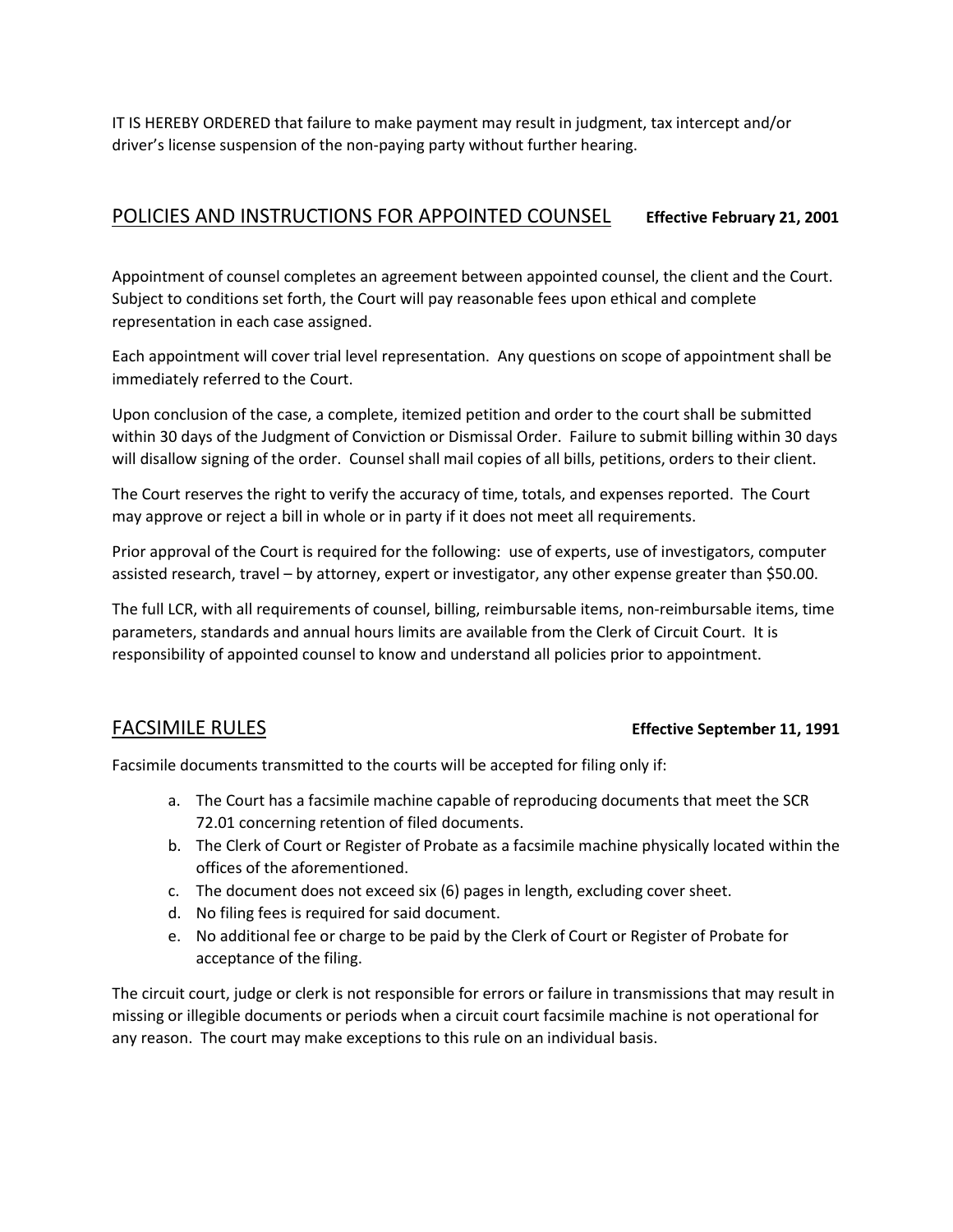## RE: RULES OF MEDIA COVERAGE IN IOWA COUNTY **Effective August 26, 2019**

A notice of intent to bring cameras and/or recording equipment into the courtroom or other hearing chamber or plans to livestream any hearing, pursuant to SCR 61.02(2), shall be made orally or in writing to media coordinator who will work with the Judge and/or Court Security. If possible, any requests shall be made 72 hours in advance of the hearing. This requirement may be waived by the court if good cause is found.

Only one camera (first outlet to request) shall be permitted in the courtroom during a hearing. All other media outlets shall pool off the one camera.

A party moving to close any proceeding that is required by law to be open to the public, must provide notice to the Court and the media coordinator 72 hours prior to the hearing, if possible.

The name of the media coordinator will be on file in the District Court Administrator's office.

There shall be no visual photography or videotaping of any jurors, prospective jurors, juveniles, victims of sex crimes, undercover law enforcement agents or confidential informants unless authorized by a court order in advance of the hearing. No media personnel shall attempt or interview anyone in the courtroom before or after a hearing. No camera or audio equipment shall focus on any court documents, conversations between attorney and client or attorney and co-counsel, sidebar conferences, conversations of court staff or any security measures taking place.

The court officers presiding at the time of hearing shall designate the location of the media and/or their equipment and the media shall not, in any way, obstruct the view of anyone in the public areas of the courtroom. All equipment will need to be set up prior to the start of the hearing and may not be removed until the court is in recess.

Media credentials may be required to be displayed. Any violation of the rules may result in immediate exclusion from hearing.

## RE: REQUIREMENT OF WEARING OF FACE MASKS IN THE COURTROOM

**Effective June 23, 2020**

WHEREAS, it is necessary to establish a Local Court Rule in the Iowa County Circuit Court requiring all persons who are in the courtrooms, with the exception of a witness testifying on the stand, to wear face masks per the Wisconsin Supreme Court orders;

AND WHEREAS, this requirements is due to the current COVID-19 Coronavirus Pandemic;

Now, therefore,

IT IS HEREBY ORDERED: that all persons entering into the Iowa County courtroom, jury room and other court-related rooms with the exception of a testifying witness, are required to wear a facemask to ensure the health and safety of all persons in the courtroom.